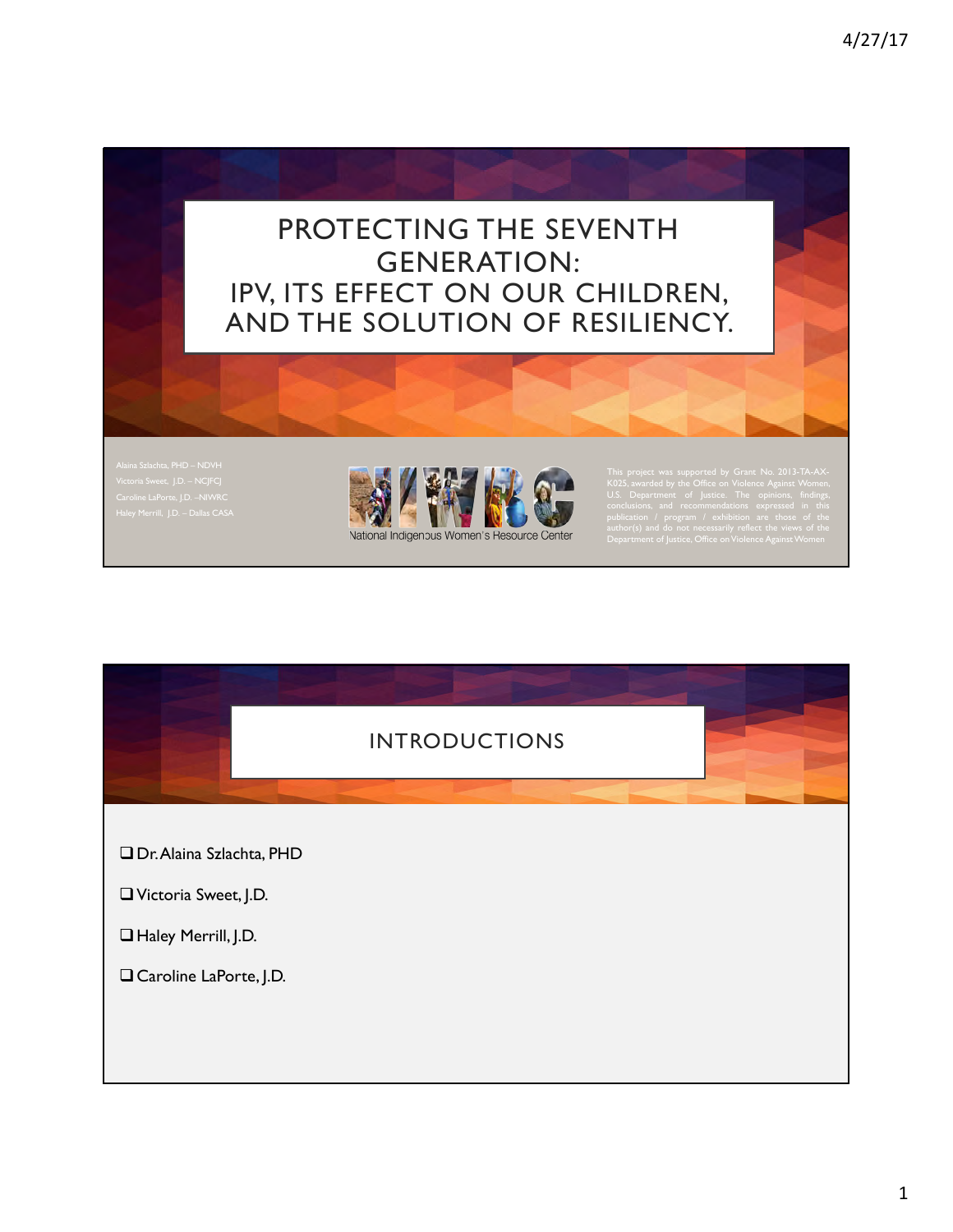|                      | <b>DEFINING EXPOSURE TO INTIMATE</b><br><b>PARTNER VIOLENCE</b>                                   |  |
|----------------------|---------------------------------------------------------------------------------------------------|--|
|                      |                                                                                                   |  |
|                      | $\Box$ There are as many as 10 different types of childhood exposure to intimate partner violence |  |
| $\Box$ Seeing        |                                                                                                   |  |
| $\Box$ Hearing       |                                                                                                   |  |
| Being Told           |                                                                                                   |  |
|                      | Becoming Aware of Injuries Afterwards                                                             |  |
|                      |                                                                                                   |  |
| Prenatal Exposure    |                                                                                                   |  |
| $\Box$ Victimization |                                                                                                   |  |
| Forced Participant   |                                                                                                   |  |

ı

| A CHILD AT RISK                                                                                                                                                                                            |  |  |  |  |
|------------------------------------------------------------------------------------------------------------------------------------------------------------------------------------------------------------|--|--|--|--|
|                                                                                                                                                                                                            |  |  |  |  |
| $\Box$ 31% of children who witnessed intimate partner violence report being physically abused themselves.                                                                                                  |  |  |  |  |
| $\Box$ The experience of racism, prejudice and discrimination increase children's vulnerability when exposed to other<br>risks, such as witnessing IPV.                                                    |  |  |  |  |
| $\Box$ There is a direct relationship between the amount of exposure to adverse experiences in childhood, such as<br>intimate partner violence, and degree of health and behavioral problems in adulthood. |  |  |  |  |
| $\Box$ Almost half of the children who witness intimate partner violence actively engage in some form of intervention:                                                                                     |  |  |  |  |
| $\geq$ 49% Yelled for abuser to stop<br>$\triangleright$ 43.9% Tried to Escape                                                                                                                             |  |  |  |  |
| 23.6% Called out for Help                                                                                                                                                                                  |  |  |  |  |
| http://www.futureswithoutviolence.org/userfiles/file/Fact%20sheet%20on%20Children%20Exposed%20to%20IPV%202013.pdf, pg 2                                                                                    |  |  |  |  |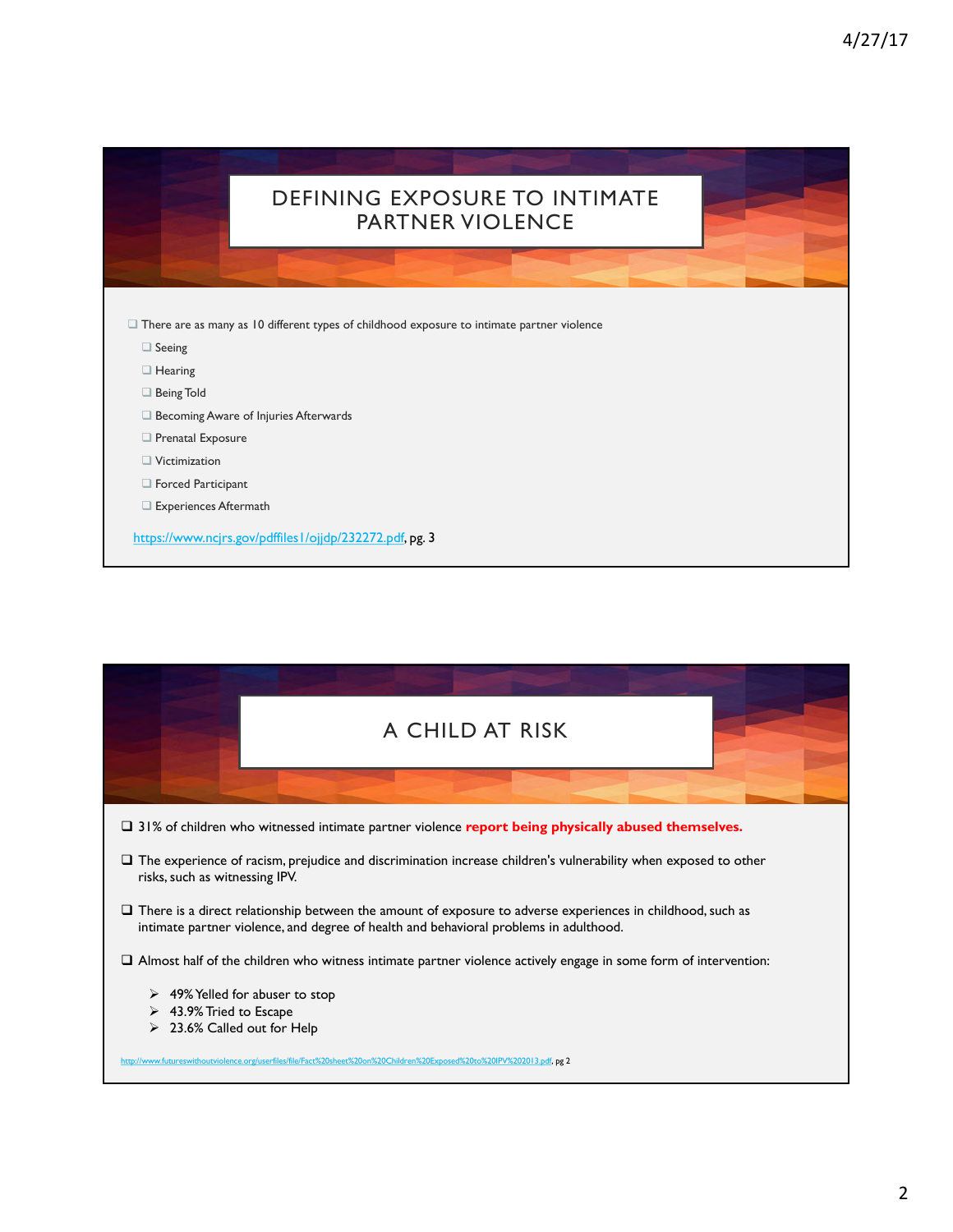

 $\Box$  Inadequate Housing and Living Environments

| <b>Stage (Age)</b>           | <b>Developmental Task</b>     | <b>Significant</b><br>Relationship | <b>DV Effect</b>                                                                                                            |
|------------------------------|-------------------------------|------------------------------------|-----------------------------------------------------------------------------------------------------------------------------|
| Infant $(0-1)$               | <b>Trust vs Mistrust</b>      | Mother                             | Illness, Irritability, Difficulty sleeping                                                                                  |
| Toddler (2-3)                | Autonomy vs<br>Shame/Doubt    | Parents                            | Feeling responsible for violence, Separation anxiety                                                                        |
| Elementary Age (6-12)        | Industry vs Inferiority       | <b>School &amp; Community</b>      | Desire to please, bullying, passiveness, lack of<br>confidence                                                              |
| Adolescence (13-18)          | <b>Identity Development</b>   | Peers & Role Models                | Depression, Substance abuse, insecurity, Running<br>away, Mimicking abusive or victim behavior in<br>intimate relationships |
| Young Adulthood (19-<br>(24) | Intimacy vs Isolation         | Partners & Friends                 | Depression, Aggression, Promiscuous behavior,<br>Victimization, Normalizing violence                                        |
| Middle Adulthood (30-<br>59) | Generativity vs<br>Stagnation | Household &<br>Workmates           | PTSD, Stress, Tolerance of Violence                                                                                         |
|                              |                               |                                    | TheHotline.org LoveisRespect.org                                                                                            |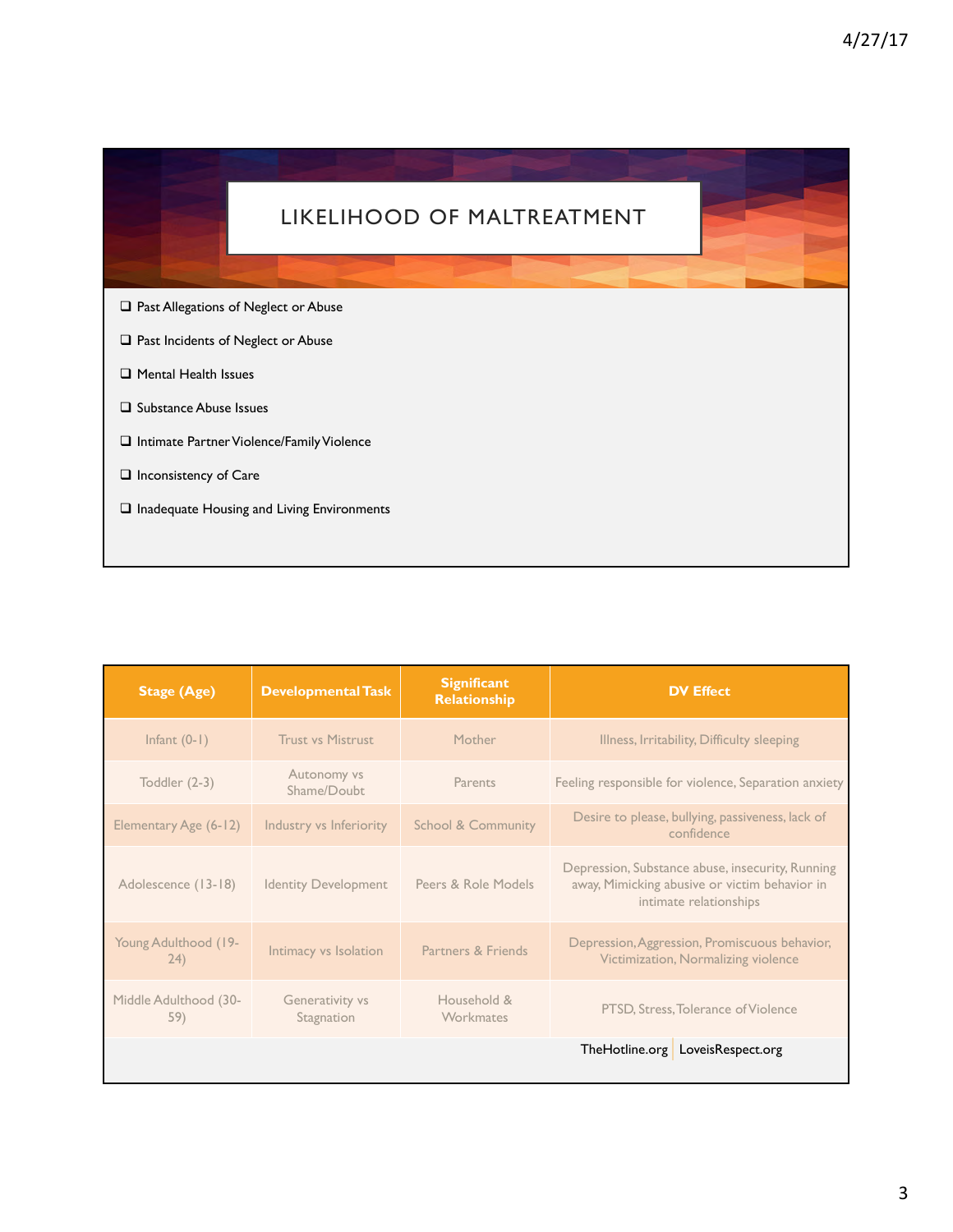#### Published: Dec. 16, 2014 DOMESTIC ABUSE MAY **AFFECT CHILDREN IN WOMB**

Contact(s): Alytia Levendosky, Andy Henion

The study is the first to link abuse of pregnant women with emotional and behavioral trauma symptoms in their children within the first year of life. Symptoms include nightmares, startling easily, being bothered by loud noises and bright lights, avoiding physical contact and having trouble experiencing enjoyment.

Levendosky said prenatal abuse could cause changes in the mother's stress response systems, increasing her levels of the hormone cortisol, which in turn could increase cortisol levels in the fetus.

"Cortisol is a neurotoxic, so it has damaging effects on the brain when elevated to excessive levels," Levendosky said. "That might explain the emotional problems for the baby after birth."

http://msutoday.msu.edu/news/2014/domestic-abuse-may-affect-children-in-womb/

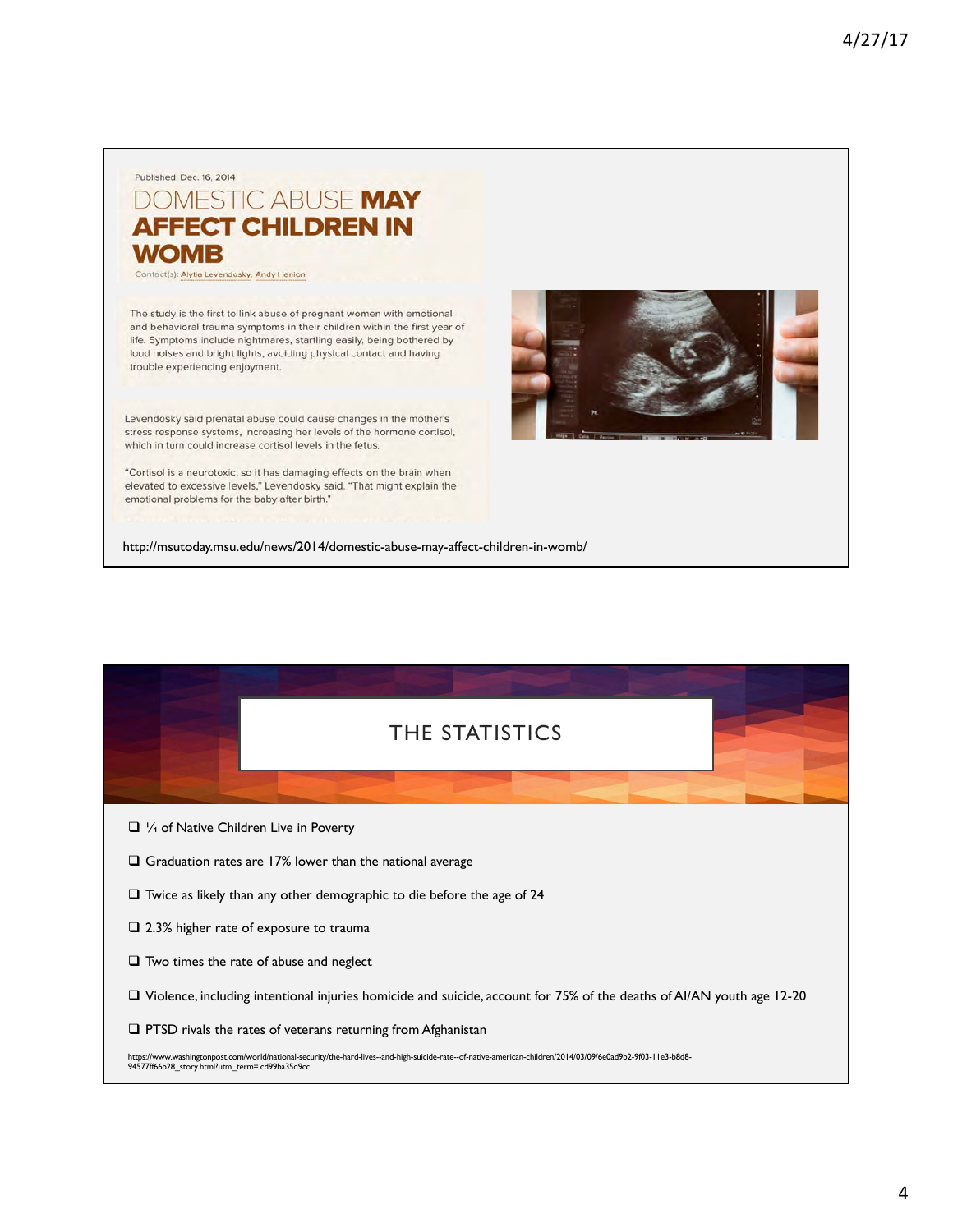

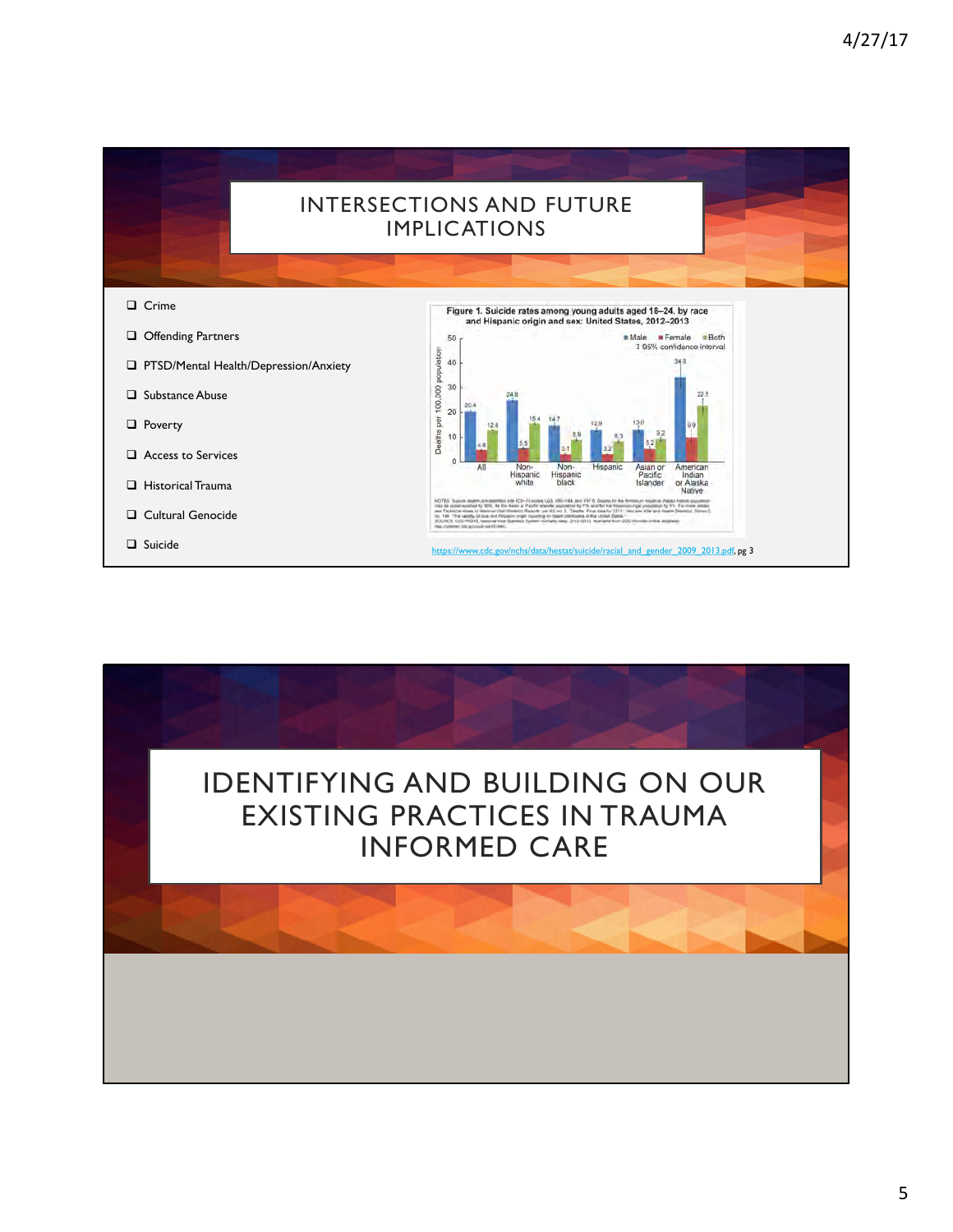

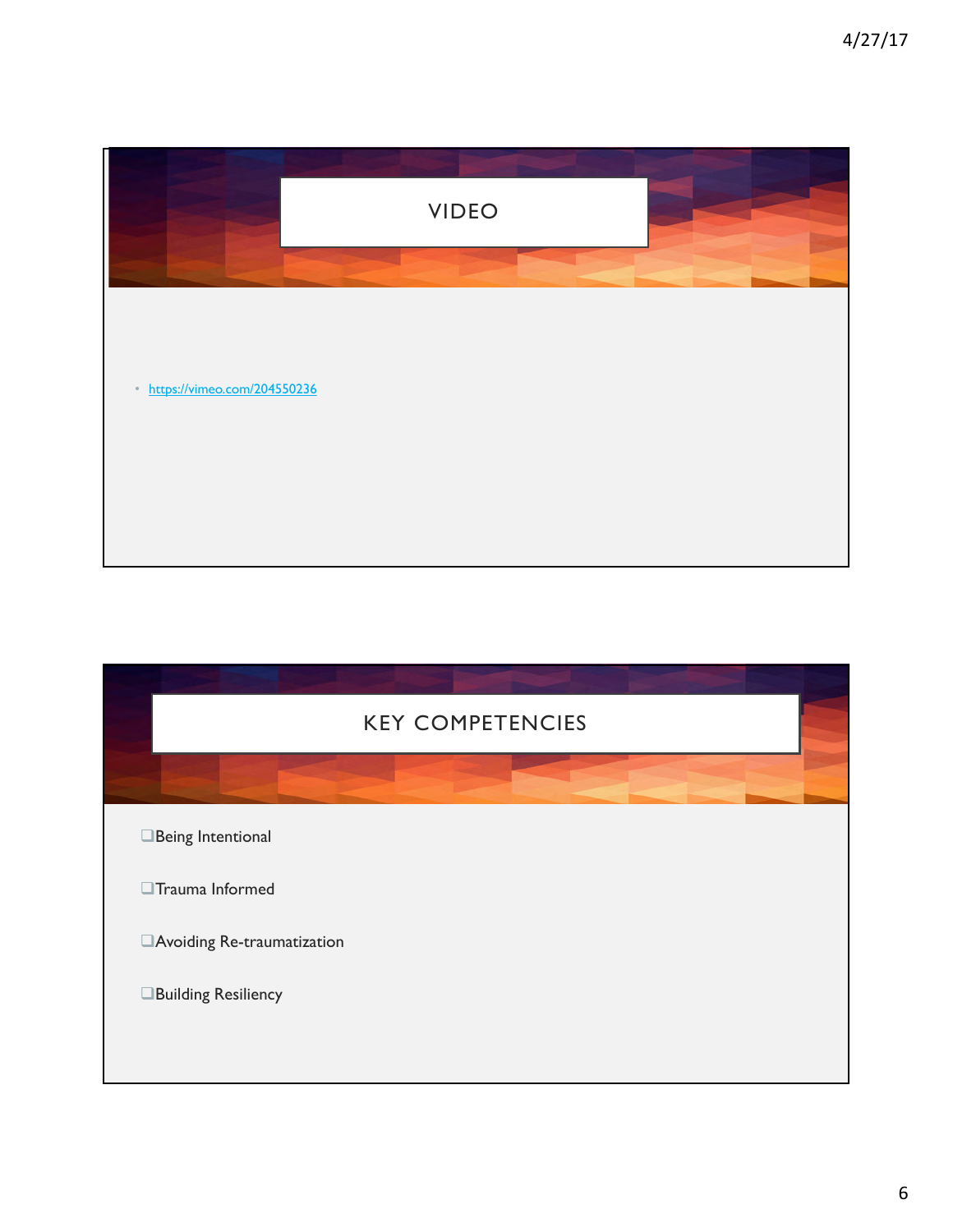

| <b>RESILIENCY</b>                                             |  |
|---------------------------------------------------------------|--|
|                                                               |  |
|                                                               |  |
| What is Resiliency:                                           |  |
| □ https://youtu.be/1r8hj72bfGo                                |  |
| Building Resiliency:                                          |  |
| Ohttps://www.youtube.com/watch?v=xSf7pRpOgu8&feature=youtu.be |  |
|                                                               |  |
|                                                               |  |
|                                                               |  |
|                                                               |  |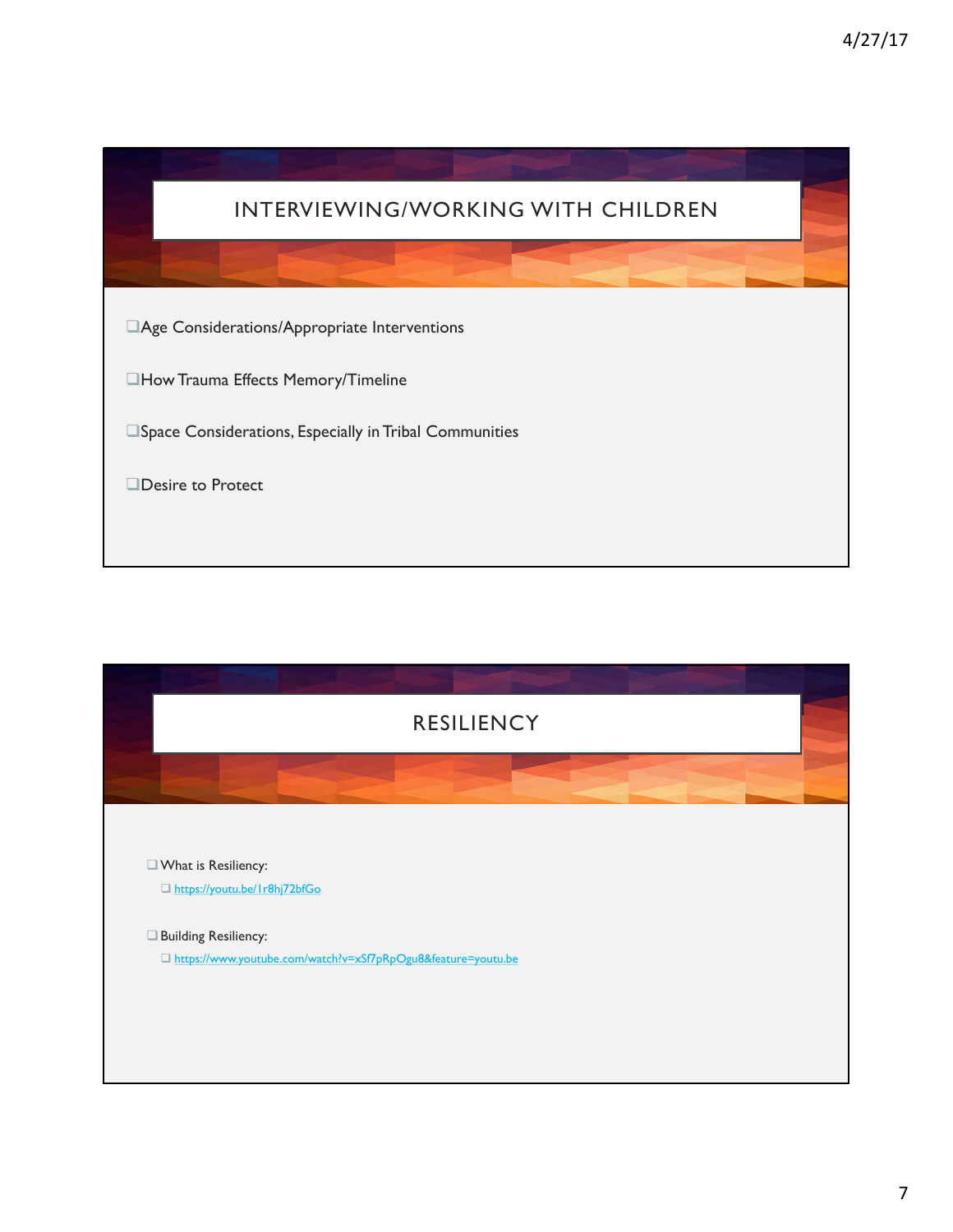![](_page_7_Picture_1.jpeg)

| WAYS TO BUILD RESILIENCY FOR AI/AN<br><b>CHILDREN</b>                                                                                                                       |  |
|-----------------------------------------------------------------------------------------------------------------------------------------------------------------------------|--|
|                                                                                                                                                                             |  |
| Increasing the Cultural Bond                                                                                                                                                |  |
| I. Language                                                                                                                                                                 |  |
| 2. Ceremony                                                                                                                                                                 |  |
| 3. Traditional Healing Practice                                                                                                                                             |  |
| 4. Mentorship by Elder                                                                                                                                                      |  |
| 5. Participation in Tribal Government Activities (internships, access to leaders)                                                                                           |  |
| 6. Skills Building                                                                                                                                                          |  |
| "Being connected to tribal culture promotes resiliency more than anything else."                                                                                            |  |
| http://www.ucdenver.edu/academics/colleges/PublicHealth/research/centers/CAIANH/journal/Documents/Volume%2019/19(2) Stumblingbear-Riddle Resilience Urban AI Youth 1-19.pdf |  |
|                                                                                                                                                                             |  |
|                                                                                                                                                                             |  |
|                                                                                                                                                                             |  |
|                                                                                                                                                                             |  |
|                                                                                                                                                                             |  |
|                                                                                                                                                                             |  |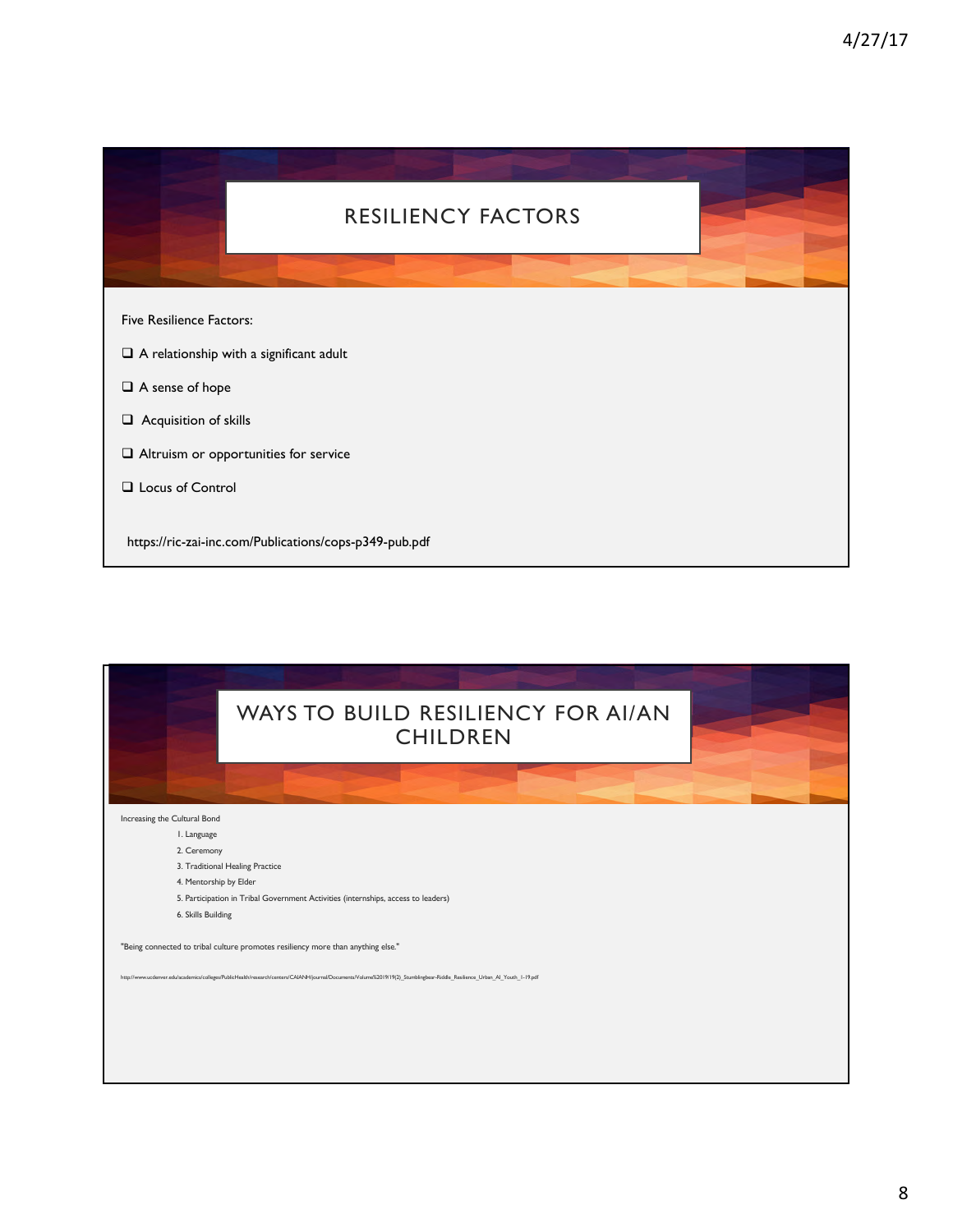![](_page_8_Picture_1.jpeg)

![](_page_8_Picture_2.jpeg)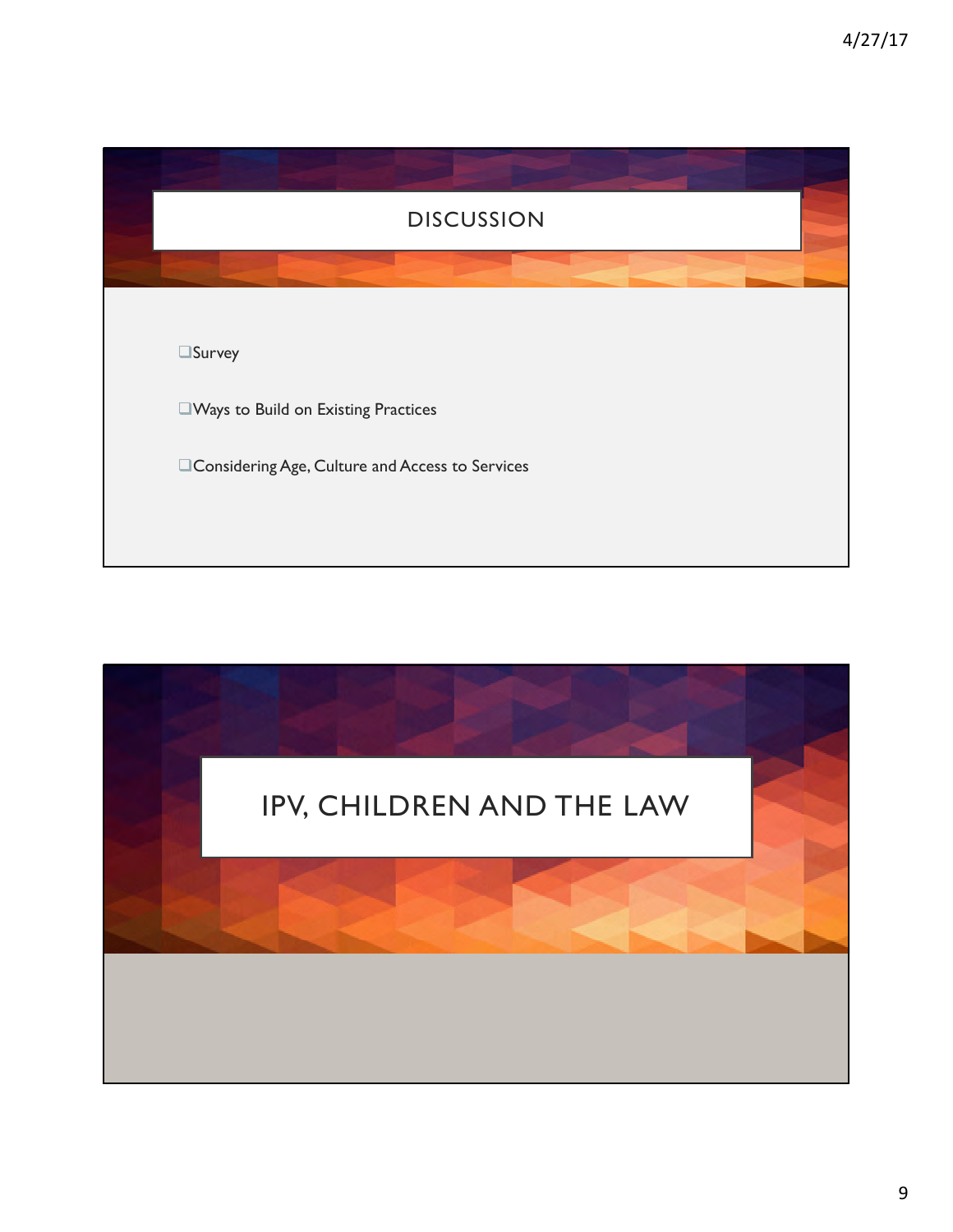## THE LEGAL COMPLICATIONS

VAWA 2013- no protections for children

Current Proposed Legislation

In May 2013, Congress passed the Violence against Women Reauthorization Act (VAWA).<sup>7</sup> Among its provisions, Congress amended the Indian Civil Rights Act (ICRA) to authorize "special domestic violence criminal jurisdiction" to tribal courts over non-<br>Indian offenders who (1) commit domestic violence, (2) commit dating violence, or (3) violate a protection order. It is troubling that tribes have no criminal jurisdiction over non-Indians who commit heinous crimes of sexual and physical abuse of AI/AN children<br>in Indian country. Congress has restored criminal jurisdiction over non-Indians who commit domestic violence, commit dating violence, and violate protection orders. Congress should now similarly restore the inherent authority of AI/AN tribes to assert full<br>criminal jurisdiction over all persons who commit crimes against AI/AN children in Indian country including both child sexual abuse and child physical abuse.

What currently offers protection to children in homes where IPV is present?

https://www.justice.gov/sites/default/files/defendingchildhood/pages/attachments/2014/11/24/aian\_executive\_summary.pdf

![](_page_9_Picture_7.jpeg)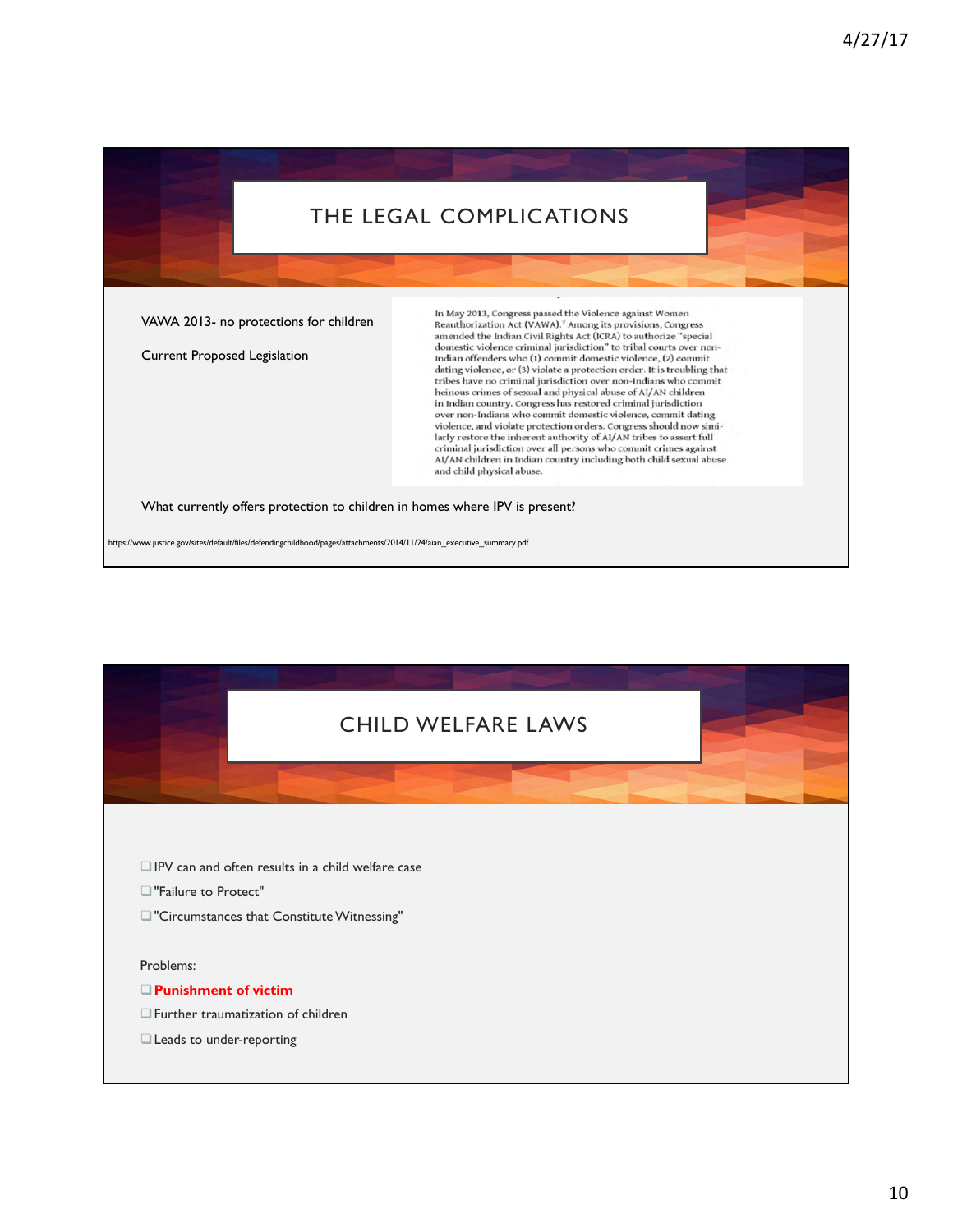# CHILD WELFARE LAWS CONTINUED

- $\square$  "Concern that battered women will not seek services from professionals because of their fear of losing custody of their children if they admit their children witnessed violence;
- $\Box$  Concern that typically CPS involvement in cases of children exposed to domestic violence has not served the best interest of the children of the battered victim, most strongly represented by fear of removal as a result of CPS involvement;
- $\Box$  Concern that such intervention has been ineffective, discriminatory, and destructive, which en- dangers both the child(ren) and the victim of domestic violence and may inappropriately remove children from the battered parent's care;
- □ Bringing to the attention of the child welfare system *all* the cases in which children may have been exposed to domestic violence might flood an already overly burdened system, creating col- lapse; and
- Concern that not all children are adversely affected by exposure to domestic violence and as such court intervention may not be necessary. "

http://www.ncjfcj.org/sites/default/files/Childrens%20Exposure%20to%20Violence.pdf, pg 55.

![](_page_10_Figure_8.jpeg)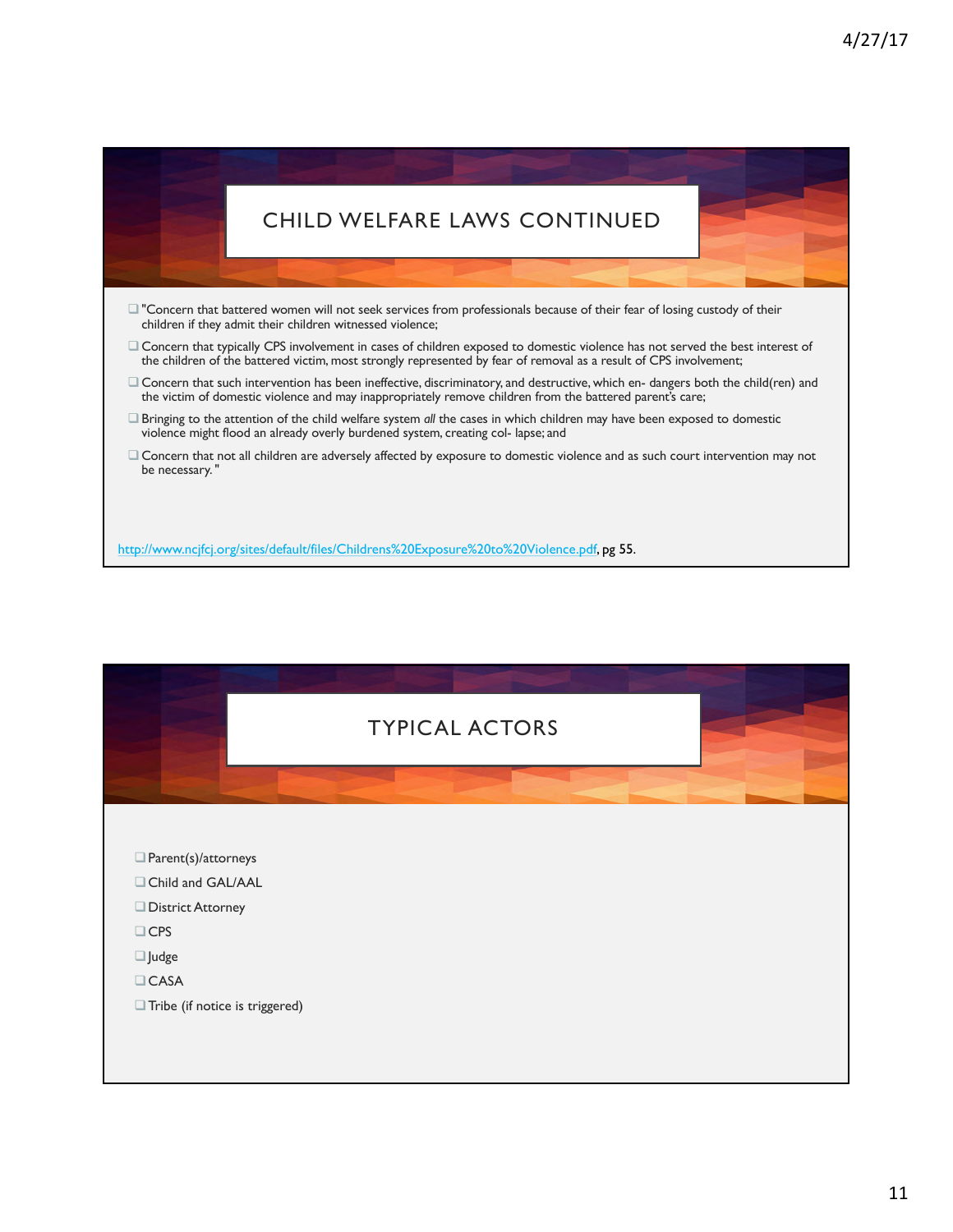### TIPS FOR ADVOCATE/COMMUNITY ORGANIZATIONS

- $\square$  Be aware of limitations as a non-party
- $\square$  Establish positive relationships with victim's attorney, GAL/AAL
- $\square$  Work with CPS; encourage IPV victim to keep logs of each communication/dates is service plans/etc.
- □ Provide GAL/AAL with culturally appropriate resources for child/IPV victim (builds Resiliency)
- $\Box$  Confidentiality concerns
- $\Box$  Testifying
- □ Educate when you can about IPV (Specific to AI/AN Community)
- □ Advocate for the ICWA when necessary/relevant

#### WORKING WITH CASA WHEN IPV IS REMOVAL FACTOR

 $\square$ What is CASA?

 $\Box$ Tribal CASA programs are limited in number

Differences in each program

 $\Box$ Challenges

 $\square$ Positives